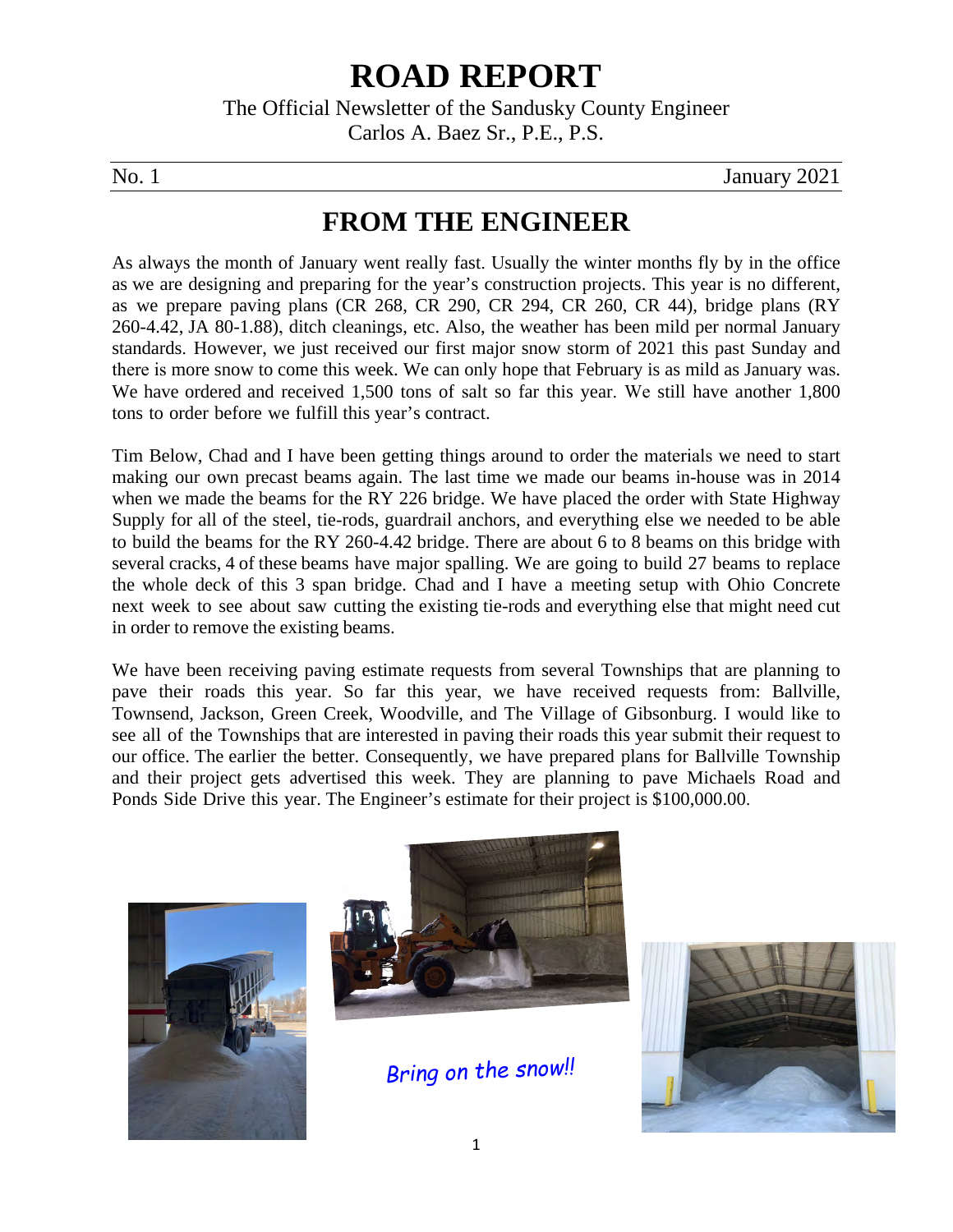# **FROM THE ROAD SUPERINTENDENT**

Well, I guess winter is still here. February has roared in like a lion. I know that is the saying for March, so hopefully Mother Nature has months backwards this year. Between Sunday and Thursday this week, the weather station said we have received 9 inches of snow. The past few days we have worked long hours fighting the snow and the winds. The guys did a great job keeping the roads as safe as possible. I don't think we are out of the woods yet. Thursday and Friday they are predicting  $20 + mph$  wind with gusts up to 40 mph. Today and tomorrow we will be trying to prepare for that. The wing plows are out laying drifts back and both backhoes are out pushing back banks, and intersections. Hopefully it helps.

Mark finished cleaning the ditch along TR 26, for the Township. He then moved up to TR 280 along the Duffett Ditch. There was a pretty good section along the road that slipped. Basically, he had to dig out the bank and rock it. This should be good for a long time now. The excavator is in the shop now for some maintenance. Eric finished cleaning a ditch along CR 1. He then went up to CR 198 & TR 245 and cleaned that ditch. He had to fix quite a few washouts. Eric, Travis, and Jeremy also fixed a tile on TR 231 at our bridge.

The brush crew is still out in full force. They have been working on the west side town route. It is looking good!! If anybody needs any mulch, there is plenty here.

Tim has been out leveling ditch spoils. He has leveled spoils on the W.F. Brown Ditch for Ditch Maintenance. He has now started on the spoils on CR 1 that Eric has dipped. We

still have about three locations on the books for leveling.

#### *~ Miscellaneous Road Work ~*

- Spot berming as needed.
- Keeping salt pushed up when delivered.
- LED lights were installed in the Ready Room.
- Matt was out in the Boom Mower along the deep ditch on CR 1.
- Snow and ice control as needed. Dump and wash trucks as well.
- Pot holes filled as needed.
- Retro fitting LED lights in building #3 continues.
- Hauled Rip Rap for stock.

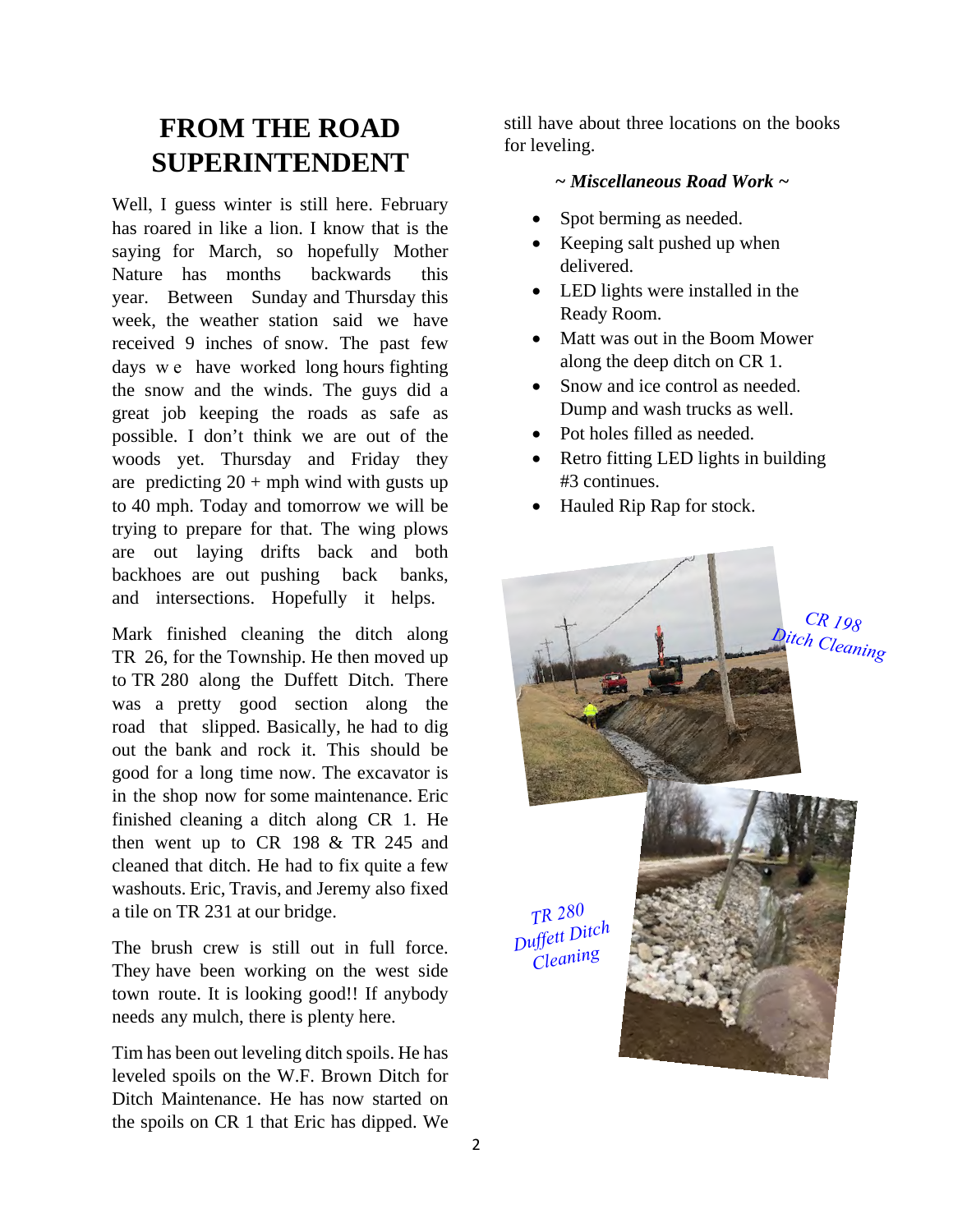# **FROM THE OFFICE MANAGER**

#### **House Bill 404 Extends Expiration Date of Driver Licenses, ID Cards and Vehicle Registration**

Due to the ongoing pandemic, Ohio Governor Mike DeWine has signed House Bill 404, which extends the expiration date. Now, if a customer's expiration date is March 9, 2020 to April 1, 2021, the expiration date has been **automatically extended and will remain valid until July 1, 2021**.

> **Income Comparison** (January – December)

2020 - \$5,838,127 2019 - \$4,914,040

#### *Who Am I?*

Last month's participants were Kory (Employee #1) & Tara (Employee #2)…

*See if you can guess this months!*

#### **EMPLOYEE #1**

As a child, what did you want to be when you grew up? *A county worker*

Favorite activity to do with your family? Favorite song? Favorite sport? Favorite season? Favorite restaurant? Hobbies? *Sleep I Love Rock n' Roll Football Winter Taco Bell Races*

#### **EMPLOYEE #2**

As a child, what did you want to be when you grew up? *A roadie for Motley Crue*

Favorite activity to do with your family? Favorite song? Favorite sport? Favorite season? Favorite restaurant? Hobbies? *Yell at them Home Sweet Home - Motley Crue Football / Wrestling Summer Any place that cooks Waygu Vannin, Chillin, Riding, & Shooting Stuff*

## **HAPPY BIRTHDAY!!**

| Jenna Sommers         | Feb. $4th$  |
|-----------------------|-------------|
| Perry Hill            | Feb. $8th$  |
| <b>Travis Arter</b>   | Feb. $12th$ |
| <b>Elizabeth Ball</b> | Feb. $12th$ |
| Cody Amor             | Feb. $22nd$ |



*GovDeal vehicles heading out...*